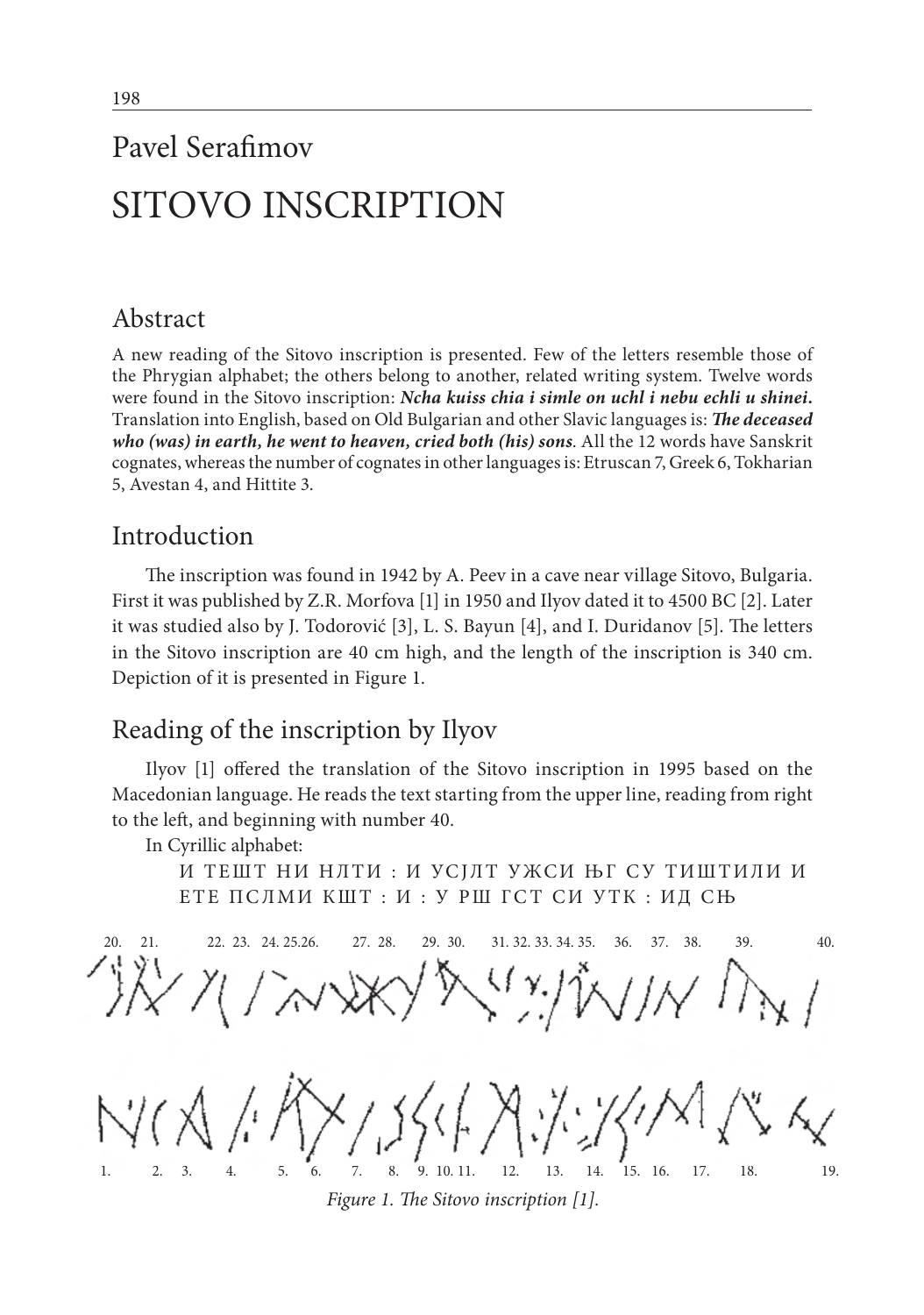In Slavic Latin alphabet:

I TEŠTNI NĂLTĂI : I USĂJLĂTUĂSI NJĂGSUTIŠLI I ETE PSĂLMI KĂSHT : I: URĂŠ GĂSTI SI UTKĂ : ID SĂNJ

where

**Š** has phonetic value as in English word **SH**ORT

**Ă** has phonetic value as in English word **EA**RTH

In "English" Latinic:

I TESHTNI NLTI: I USJLTUZHSI NJGSUTISHTILI I ETE PSLMI KSHT: I: URSH GSTI SI UTK: ID SNJ

This he translated into contemporary Macedonian:

**I testot ni naleta I vo ovoy let u znasi nego go tishtele i ete psali kukyata i vo resh si gostin na utkite odi sonuvai!**

English translation:

**And the father in-law ran in (flew in) and in this flight horrors have haunted him and there the house psalms (in the house they sing psalms) and in roast you are a guest of the ducks - go, dream!**

I have some remarks concerning this translation:

The word **psalm** (second word of bottom line) isn't Slavic; **psalm** comes from Greek **ψάλµος**  and Latin **psalmus** with meaning: song [6].

The phrase: **na** utki**te** (to the ducks) shows the features of an analytic language like New Bulgarian and Macedonian.

All ancient Slavic languages were synthetic, but after the  $16<sup>th</sup>$  ct. AD Bulgarian and Macedonian lost their cases and became analytic languages.

Short example:

I RECHE EMU BOG means: *and God said to him* (Old Bulgarian). EMU '*to him*' is in the Dative case; the corresponding ending here is **U**.

In Modern Bulgarian the same sentence is: I RECHE GOSPOG **NA** NEGO. Here we see the presence of preposition **NA** '*to*' which is not used in Old Bulgarian. The suffixed definite article in the words: test**ot** and kukya**ta** is also typical for New Bulgarian and Macedonian language, not for their ancient form.

Example: I OTARASHI NOZE EGO VLASAI SVOIMI means: *And wiped out his feet with (her) hair* (Old Bulgarian). The same in Modern Bulgarian is: I IZTRI NEGOVI**TE** NOZE SAS SVOI**TE** KOSI. The suffixed definitive article in the words NEGOVI**TE** and SVOI**TE** is not used in Old Bulgarian.

## My reading of the Sitovo inscription

In my opinion, the inscription should be read differently, beginning from the bottom line, with the direction of reading from left to right, starting with number 1, but not assigning any phonetic value to letters in position 4, 13, 35.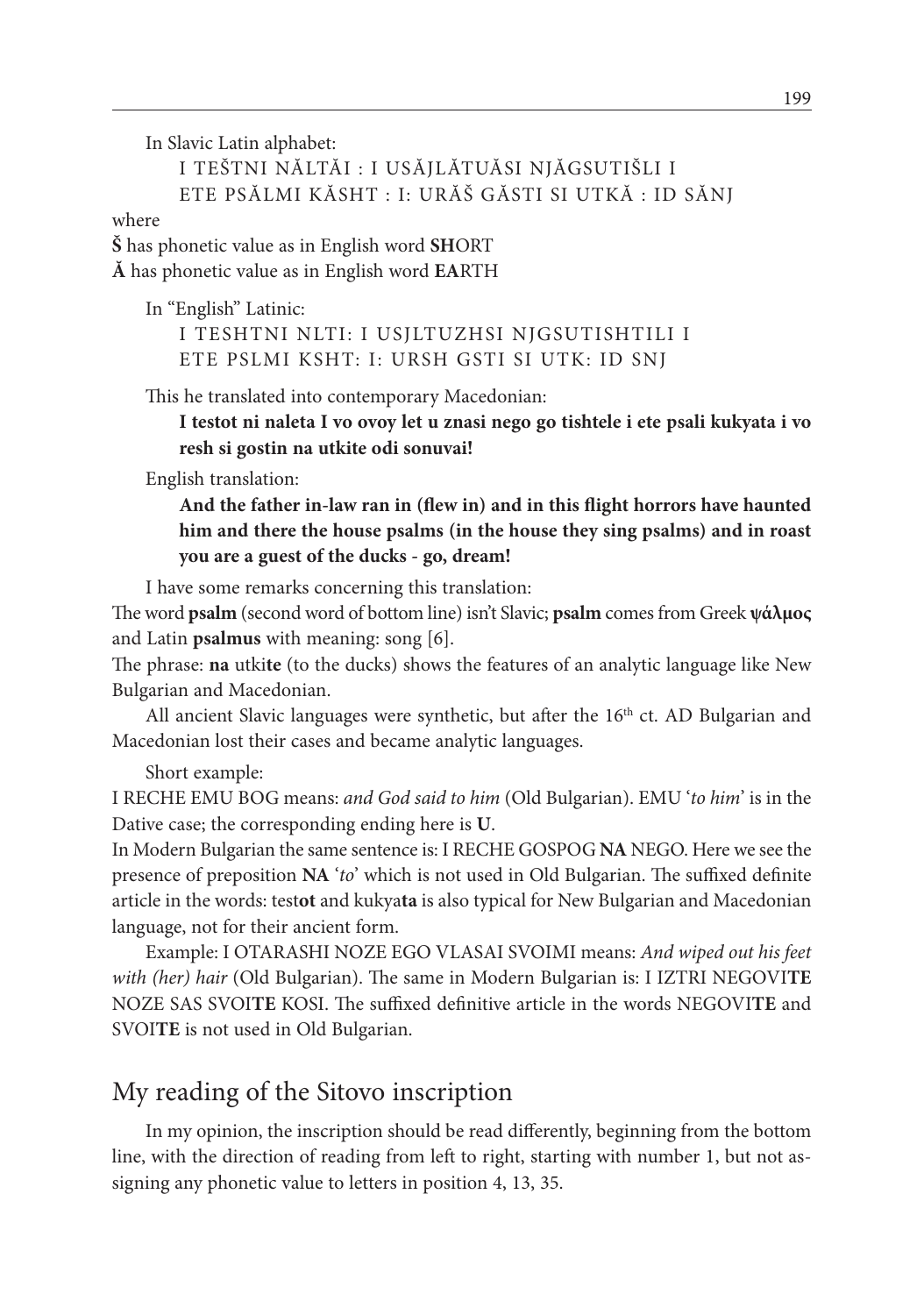| No.                     | Ilyov[1]<br>Cyr.            | Here<br>Cyr. | Here<br>Lat. | Read<br>as  | No. | Ilyov[1]<br>Cyr. | Here<br>Cyr. | Here<br>Lat. | Read<br>as  |
|-------------------------|-----------------------------|--------------|--------------|-------------|-----|------------------|--------------|--------------|-------------|
| $\mathbf{1}$            | Њ                           | Η            | N            | N           | 21  | ТИШТИЛИ          | H            | N            | N           |
| $\overline{2}$          | $\mathsf C$                 | Ч            | Č            | CH          | 22  | У                | У            | U            | U           |
| $\mathbf{3}$            | Д                           | А            | A            | A           | 23  | C                | Ч            | Č            | CH          |
| $\overline{\mathbf{4}}$ | И                           | $\star$      | $\star$      | $\star$     | 24  | $\Gamma$         | Л            | L            | L           |
| 5                       | К                           | K            | K            | K           | 25  | Њ                | И            | I            | $\mathbf I$ |
| 6                       | TУ                          | У            | U            | U           | 26  | И                | Η            | N            | $\rm N$     |
| 7                       | И                           | И            | I            | $\rm I$     | 27  | ЖC               | E            | E            | E           |
| 8                       | C                           | С            | S            | S           | 28  | $\pi$            | Б            | B            | B           |
| 9                       | $\Gamma$                    | C            | S            | S           | 29  | ИУ               | У            | U            | U           |
| 10                      | <b>CT</b>                   | Ч            | Č            | CH          | 30  | $\mathbf T$      | E            | E            | E           |
| 11                      | Ш                           | И            | I            | $\rm I$     | 31  | Л                | Ч            | Č            | <b>CH</b>   |
| 12                      | y p                         | А            | А            | A           | 32  | J                | Л            | L            | L           |
| 13                      | И                           | $\ast$       | $\star$      | $\star$     | 33  | C                | И            | I            | $\mathbf I$ |
| 14                      | T                           | И            | I            | $\rm I$     | 34  | y                | У            | U            | U           |
| 15                      | КШ                          | $\mathsf C$  | S            | $\mathbf S$ | 35  | И                | $\star$      | $\star$      | $\star$     |
| 16                      | И                           | И            | I            | I           | 36  | НЛТ              | Ш            | Š            | <b>SH</b>   |
| 17                      | М                           | M            | $\mathbf M$  | M           | 37  | И                | И            | I            | $\mathbf I$ |
| 18                      | $\Pi\mathsf{C}\mathsf{\Pi}$ | Л            | L            | L           | 38  | H                | Н            | N            | N           |
| 19                      | <b>ETE</b>                  | E            | E            | E           | 39  | <b>TEIIIT</b>    | E            | E            | E           |
| 20                      | И                           | O            | O            | O           | 40  | И                | И            | I            | I           |
|                         |                             |              |              |             |     |                  |              |              |             |

Table 1. Phonetic value of signs from the Sitovo inscription.

\* The sign has no phonetic value; it serves as a word (sentence) separator

Č read as in English word CHERRY U read as in English word TOO

K read as in English word KEY Š read as in English word SHAPE

In Cyrilic alphabet: НЧА КУИСС ЧИА И СИМЛЕ

The upper line has the same direction of reading: ОН УЧЛ И НЕБУ ЕЧЛИ У ШИНЕИ

In Slavic Latinic:

NČA KUISS ČIA I SIMLE ON UČL I NEBU EČLI U ŠINEI

In "English" Latinic:

NCHA KUISS CHIA I SIMLE, ON UCHL I NEBU ECHLI U SHINEI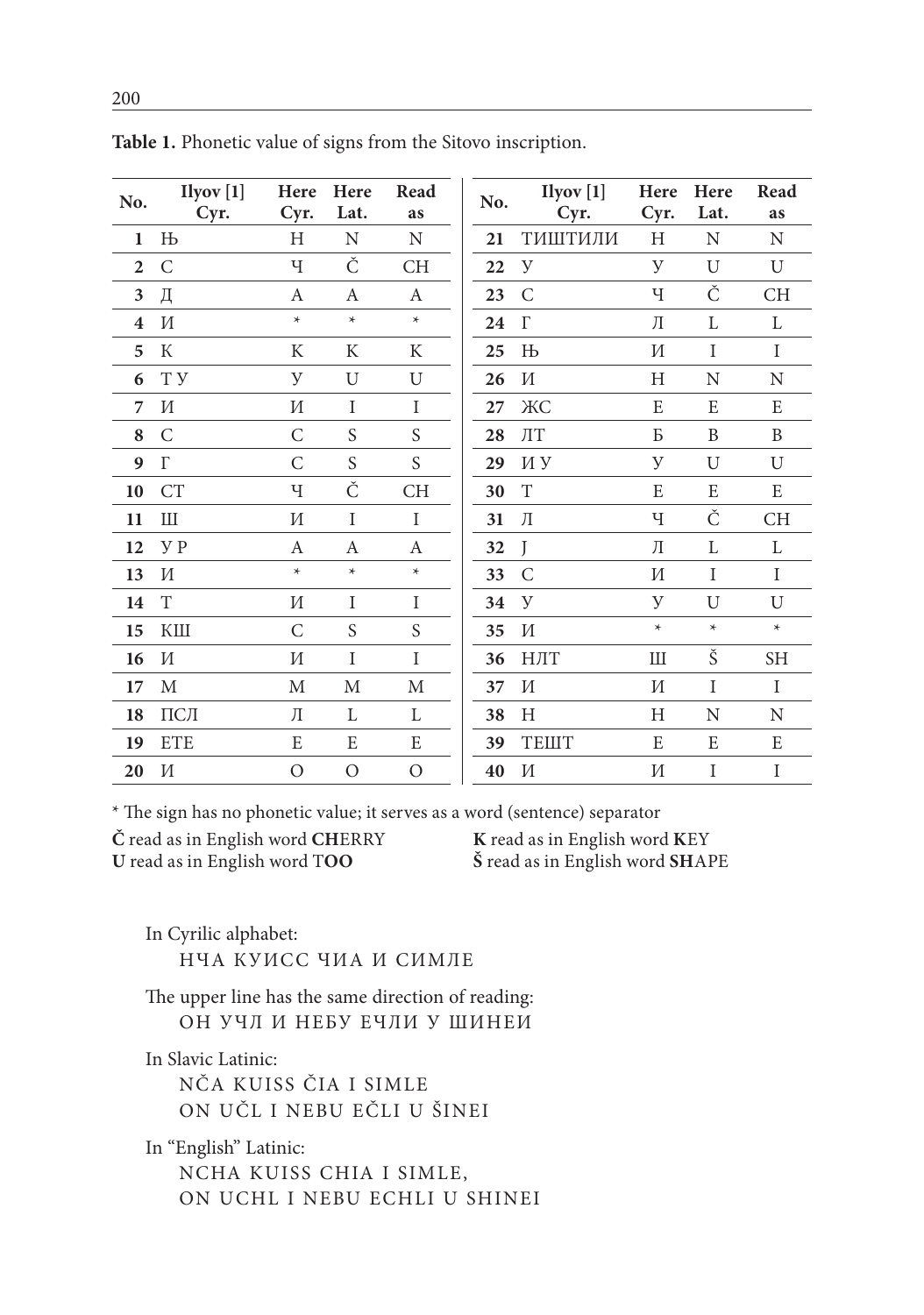Thus, the signs of the Sitovo inscription have the following phonetic values as presented in Table 1. Combined, my reading of the Sitovo inscription (in English Latinic) is as follows:

NCHA KUISS CHIA I SIMLE ON UCHL I NEBU ECHLI U SHINEI

In Old Bulgarian [7] it should be:

НИЦЪ КЫЙ ТОУ У ЗЕМЛЕ ОНЪ ОТИШЪЛ У НЕБЕСОУ ЕЧАЛИ ОБА СЫНЫ In Latinic:

NICĂ KĂI TU U ZEMLE ON UTISHĂL U NEBESU ECHALI OBA SĂINĂI Translation into English, based on Old Bulgarian and other Slavic languages:

**The deceased who (was) in earth, he went to heaven, cried both (his) sons.**

## Explanation of words

NCHA corresponds to Old Bulg. НИЦЪ - NITSĂ with meaning: '*fallen on the ground with face down'*; also with the word НИЗЪ - NIZĂ with meaning: '*low, down*', this word is a common Slavic one. NCHA corresponds also to the Sanskrit [8] word NICA '*low*', Etruscan NICA '*to lower'*, and also Tokharian NAK '*to die*' and Tokharian AŇC '*down*". The Old Bulgarian word НАВЪ - NAVĂ '*dead one*', is also related.

- KUISS corresponds to Old Bulg. ЌЫЙ KĂI with meaning: *this one who*. KUISS corresponds also to the Sanskrit word KA- *'who'* Avestanic CISH '*who*', Hittite KUI *'who',*  and Tokharian KUS '*who*'. KUISS corresponds to Slavic KTO '*who*', and KOTORY '*this one who*' (Russ.).
- CHIA corresponds to Old Bulg. ТОУ TUI '*here*' and ТЪ TĂ '*this*'. CHIA corresponds to Sanscrit word ESHA'this' Avestanic ACA 'there' and Etruscan CEIA- *'this'*.
- I corresponds to Old Bulg. ОУ U '*in*', also to common Slavic V '*in*', and to Sanskrit ABHI *'into'* Avestanic AIWI *'in'* also to Welsh I '*into*' and Etruscan EI *'here'*
- SIMLE corresponds to Old Bulg. ЗЕМЛЕ ZEMLE '*earth*' in Locative case. SIMLE corresponds also to common Slavic ZEMLJA '*earth*', also to Sanskrit K**SAMA** '*earth*', to Avestanic ZAM '*earth*' and Hittite **SAMA**NA *'base, earth'.*
- ON corresponds to Old Bulg. ОНЪ ONĂ '*he*'. ON is also a common Slavic word, related to Sanskrit ENA '*he, this one*'.
- UCHL corresponds to Old Bulg. ОТИШЕЛ OTISHEL '(*he*) *went*'. UCHL corresponds to Russ. USHEL - '(*he*) *went, departed, leaved, escaped*', as well as to Slovenian UŠEL '*escaped*'. UCHL corresponds also to Sanskrit verbs CHAL, CHALATI '*to walk, to depart*' ACALAT 'he departed' VISH, VISHATI 'to go in'. UCHL corresponds also to Tokharian word KLU '*travel'*

I (As the previous I)

- NEBU corresponds to Old Bulg. НЕБЕСОУ NEBESU '*heaven*' in Locative case. NEBU corresponds to common Slavic NEBO '*heaven*', also to Sanskrit NABHA, NABHAS '*heaven*' and to Hitite NEBISH *'heaven'*
- ECHLI is past tense, plural of the verb ECHA '*to cry*': ECHLI '*they cried*'. ECHLI corresponds also to Slovenian JEKALI '*they cried*', and to Bulg. verb ECHA '*I cry*'. ECHLI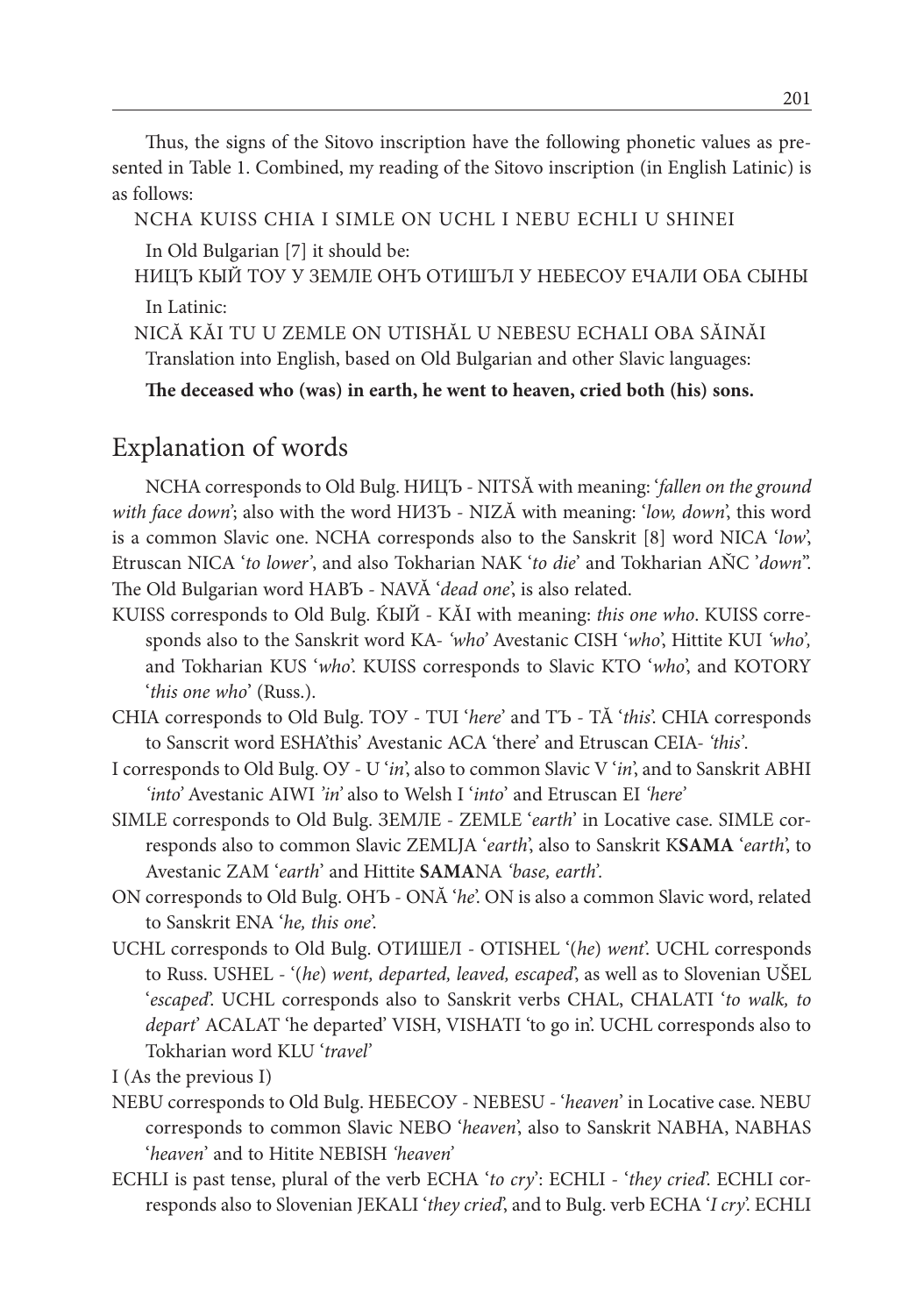corresponds to Sanskrit verbs AC, ACATI 'to ask, to honour'; YACH, YACHATI 'to ask, to beg, to implore'; also to Tokharian word KLYOS 'to hear'.

- U corresponds to Old Bulgarian OBA OBA 'both' and to Sanskrit UBHA 'both'. U is abbreviation of OBA (Bulg.) UBHAYA (Sans.).
- SHINEI corresponds to Old Bulg. CLIHLI SĂINĂI 'sons, people'. SHINEI corresponds also to common Slavic SIN 'son', and Sanskrit SUNU 'son'. Tokharian word SOYA'son' is also related

In Table 2 are presented some additional comparisons of the above-mentioned words with those in some ancient languages.

|                | <b>SITOVO</b> | <b>SLAVIC</b>           | <b>SANSKRIT</b>                             | <b>GREEK</b>             | <b>ETRUSCAN</b>     |
|----------------|---------------|-------------------------|---------------------------------------------|--------------------------|---------------------|
| $\mathbf{1}$   | <b>NCHA</b>   | NITSÅ low               | NICHA low                                   | NEKRO $\Sigma$ dead      | NICA to lower       |
| $\overline{2}$ | <b>KUISS</b>  | KĂI who                 | KA who                                      | ΠΟΙΟΣ who                |                     |
| 3              | <b>CHIA</b>   | TU here                 | ESHA this                                   | $E\Delta\Omega$ here     | CEIA this           |
| 4;8            | I             | U in                    | ABHI in, NI ín                              | $\Sigma$ E in            | EI here             |
| 5              | <b>SIMLE</b>  | ZEMLE earth             | KSHAMA earth                                | $X\Omega MA$ earth       | SEMLA earth-goddess |
| 6              | ON            | $ON$ he                 | ENA he                                      | $ANTO\Sigma$ he          | $AN$ he             |
| 7              | <b>UCHL</b>   | UŠEL went               | CHAL to depart                              | ΠΑΡΠΑΤΩ go               | ETERA foreigner     |
| 9              | <b>NEBU</b>   | <b>NEBESU</b><br>heaven | NABHA heaven                                | ΟΥΡΑΝΟΣ<br>heaven        |                     |
| 10             | <b>ECHLI</b>  | EČLI they cried         | AC, ACATI to ask, to<br>honour; YACH to beg | $ΦΩNAEΩ$ cry             | AKA voice           |
| 11             | U             | OBA both                | <b>UBHA</b> both                            | $\Delta$ IO both         |                     |
| 12             | <b>SHINEI</b> | ŠINEI sons              | SUNU son                                    | $\Gamma$ IO $\Sigma$ son |                     |

Table 2. Words in the inscription compared to those in some other ancient languages

#### Discussion

The language of the inscription is undoubtedly Slavic; that is confirmed by some grammatical peculiarities:

The presence of Slavic form of Locative case in two places SIMLE and NEBU, the endings correspond to the endings of Locative case in Old Bulgarian: E and U.

The presence of Slavic form of past tense in two places: UCL and ECLI. The first one corresponds to past tense of a common Slavic verb ITI 'to go', USHEL, UTISHEL, OTISHAL 'he went'

ECHLI corresponds to past tense, plural of the Slavic verb EKAM 'I cry', EKALI 'they cried

SHINEI is plural form of common Slavic word SIN 'son' the best match is Russian CbIHbI-SĂINĂI'sons'

The grammatical similarities between the language of the inscription and the common Slavic languages are too many, and too specific, so the possibility that it could be just a coincidence has to be rejected.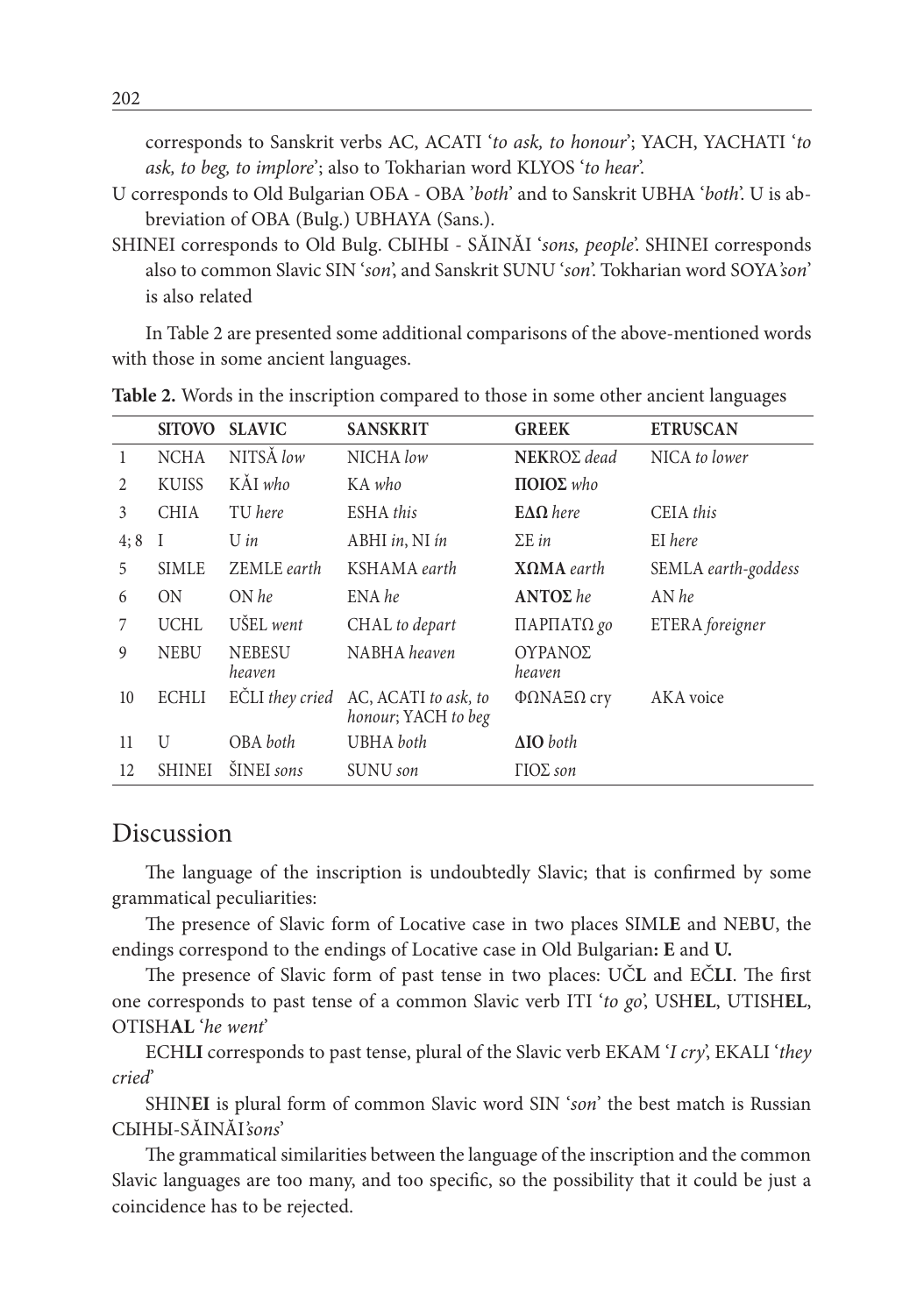The dating of the inscription by Ilyov [2] to 4500 BC looks a bit overstated. It is very unlikely that the Slavic language of 4500 BC would resemble so greatly Slavic languages of 1300-1500 AD. After all, 6000 years is quite a long period of time in which a lot of changes occur. The presence of Neolithic pottery in Sitovo cave doesn't automatically date the inscription to 4500 BC. I'm not aware of any inscriptions on the concerned pottery with signs, resembling these of the inscription. The presence of such old pottery only shows that Sitovo cave was a sacred place, venerated for thousands of years, just like Perperikon in Southern Bulgaria [9]. Judging by the similarities of the signs from Sitovo inscription with Phrygian alphabet it is more acceptable to date the inscription to the XIII ct. BC, i.e. some time before the invasion of the so-called Sea people into Asia Minor.

'Sea people' were the Thracian tribes Serdae (Shardunash), Trausi (Trshu), Moesians (Meshwesh), Bessi (Weshesh), Dardani (Drd), Teucri (Tchekr), Socoloti (Shekelesh), Licians (Likka) and of course Pelasgians (Peleset). Because of climate changes some parts of these tribes went to Asia Minor and later to Egypt, it was not really an invasion, but a migration. These ancient Slavic tribes were called *People from beyond the sea* (in other word – from the Balkans), which was corrupted to Sea people. It is not true that they were unknown to Egyptians as some scholars claim. Serdae served Amenhotep IV as personal guards, Moesians and Teucri fought against Ramses II in the battle at Kadesh, later he hired some of them. Phrygians were one group of them, called by Egyptians Meshwesh, which corresponds to Moesians. Phrygian king Midas was called by Assirian king Sargon II: Ruler of Mushki (Moesians) [10-18].

The Sitovo inscription seems to be the oldest testimony of Slavic literacy found till this moment, and it shows the high culture of the ancient Slavs, who had their own alphabet, long before the Greeks and Romans.

## Acknowledgement

*I would like to express my sincere gratitude to Prof. Dr. Anton Perdih for his guiding and support during the development of this article.*

### References

- 1. Z R Morfova, Nadpis pri Sitovo, Plovdivska okolia, *Godishnik na narodnia arheologicheski muzei*, Plovdiv II, Sofia 1950
- 2. V Ilyov, *Discoveries about the literacy, language and culture of ancient Macedonians*, **1995**: www.unet.co.mk/ancient-macedonians /sitovo\_a.htm (last read in Sept. 2005)
- 3. J Todorović, Written signs in the Neolithic cultures of Southeastern Europe, *Archaeologia Iugoslavica***, 1971**, X
- 4. L S Bayun, *The inscription from Sitovo*, Orpheus, Sofia **1991**
- 5. I Duridanov, *Brigische Spuren im Thrakischen Sprachgebiet*, Orpheus, Sofia **1993**
- 6. W W Skeat, *Ethymological dictionary of English language*, Harper & Brothers Publishers, New York **1900**